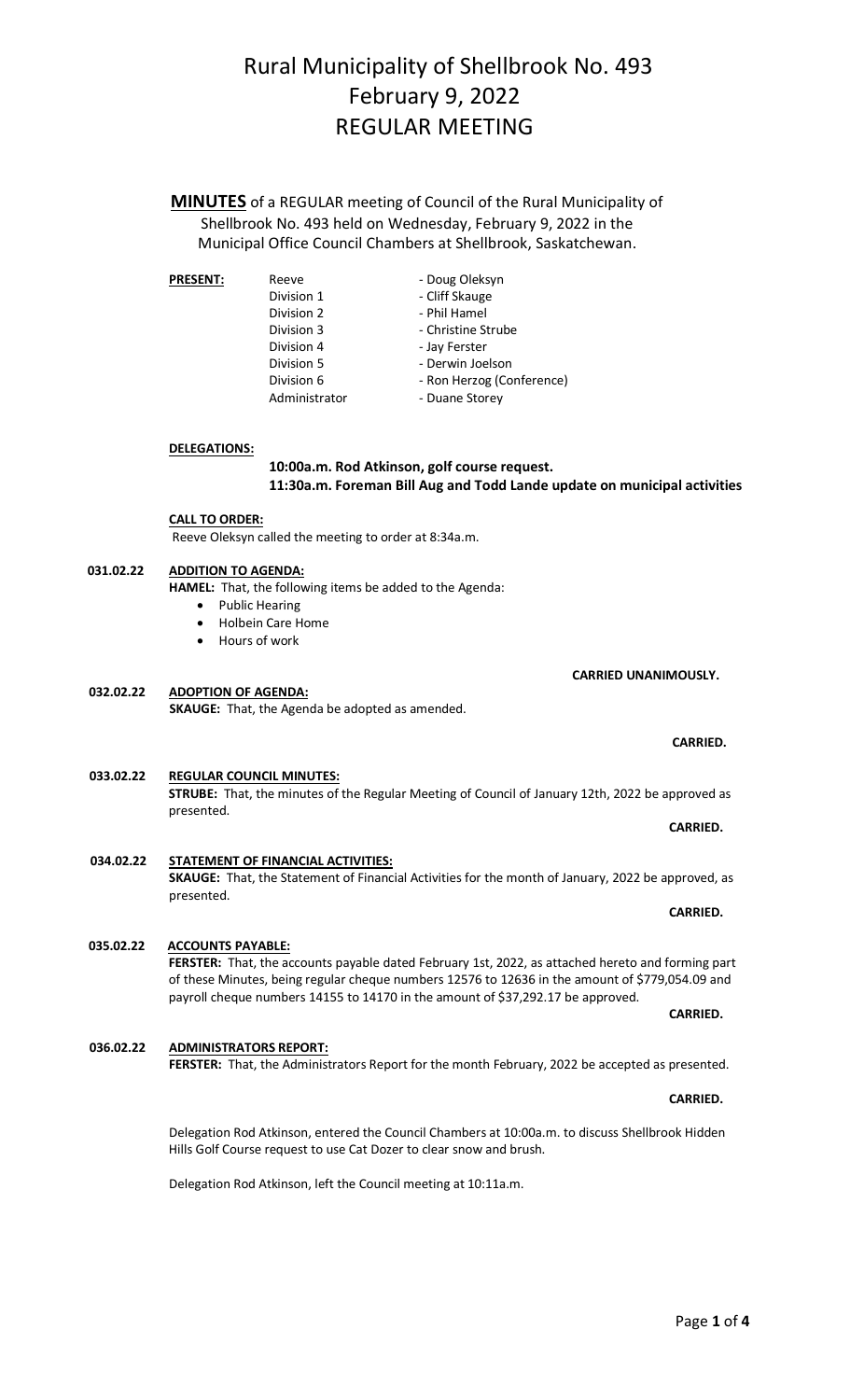# Rural Municipality of Shellbrook No. 493 February 9, 2022 REGULAR MEETING

Foreman Bill Aug and Todd Lande entered the Council Chambers at 11:25 a.m. to update Council of Municipal Operations.

**037.02.22 GOLF COURSE EQUIPMENT REQUEST: SKAUGE:** That, motion 011.01.22 be rescinded and that the use of the Cat Dozer be donated to Shellbrook Hidden Hills Golf Course for 20hrs free of charge. The golf course will supply fuel and grease and supply an operator approved by the municipality. Any use over the donated 20 hours will be billed at \$100/hr.

**OLD BUSINESS: 038.02.22 AFFINITY FINANCIAL SERVICES AGREEMENT: HAMEL:** That, the Financial Services Agreement from Affinity Credit Union expiring on January 30, 2025 be approved as presented. **CARRIED. CARRIED.** 

 **039.02.22 SW-28-49-03-W3 PROPASAL: SKAUGE**: That, the proposal to purchase the service road on SW-28-49-03-W3 presented by Robert Tremain be denied.

**040.02.22 FIRE RESCUE TRUCK: SKAUGE:** That, a recommendation be forwarded to the Town of Shellbrook to send the Fire Rescue Truck to Ritchie Bros. Auction for disposal.

**041.02.22 SKAUGE**: That, Council now recess this meeting for lunch at 12:10p.m. **CARRIED. 042.02.22 FERSTER**: That, Council now reconvene this meeting at 12:40p.m. **CARRIED.**

Delegation Foreman Bill Aug and Todd Lande left the meeting at 1:00p.m.

#### **NEW BUSINESS:**

### **043.02.22 2022 APPOINTMENT OF PEST CONTROL OFFICERS FOR THE PURPOSE OF CLUBROOT:**

**SKAUGE:** That the following Plant Health Officer's be appointed Pest Control Officer's for the purpose of Clubroot for The Rural Municipality of Shellbrook 493 for 2022.

**CARRIED. CARRIED.** 

- Chelsea Neuberger Plant Health Officer SARM Division 5
- Katey Makohoniuk Plant Health Officer SARM Division 1
- Lynne Roszell Plant Health Officer SARM Division 4
- Joanne Kwasnicki Plant Health Officer SARM Division 2
- Betty Johnson Plant Health Officer SARM Division 3
- Colleen Fennig Plant Health Officer SARM Division 6

# **044.02.22 HAMLET RESERVE MOTION:**

**SKAUGE:** That, the Hamlet of Holbein reserve be adjusted to \$88,385.16 and that the Hamlet of Crutwell reserve be adjusted to \$115,198.82 both for the year ending December 31, 2021.

# **045.02.22 DEDICATED LANDS TRANSFER:**

**STUBE:** That, the transfer of \$893.00 from the maximizer account to the Dedicated Lands account at the Affinity Credit Union be approved.

# **046.02.22 RESIDENCY AND ROAD ALLOWANCES:**

**STRUBE:** That, a letter be sent to Garth Evans indicating that past practice is that the municipality does not plow road allowances to properties with no personal residences. Custom work rates would apply.

**CARRIED. CARRIED.** 

**CARRIED.**

# **CARRIED. CARRIED.**

**CARRIED.**

# **CARRIED.**

**CARRIED.**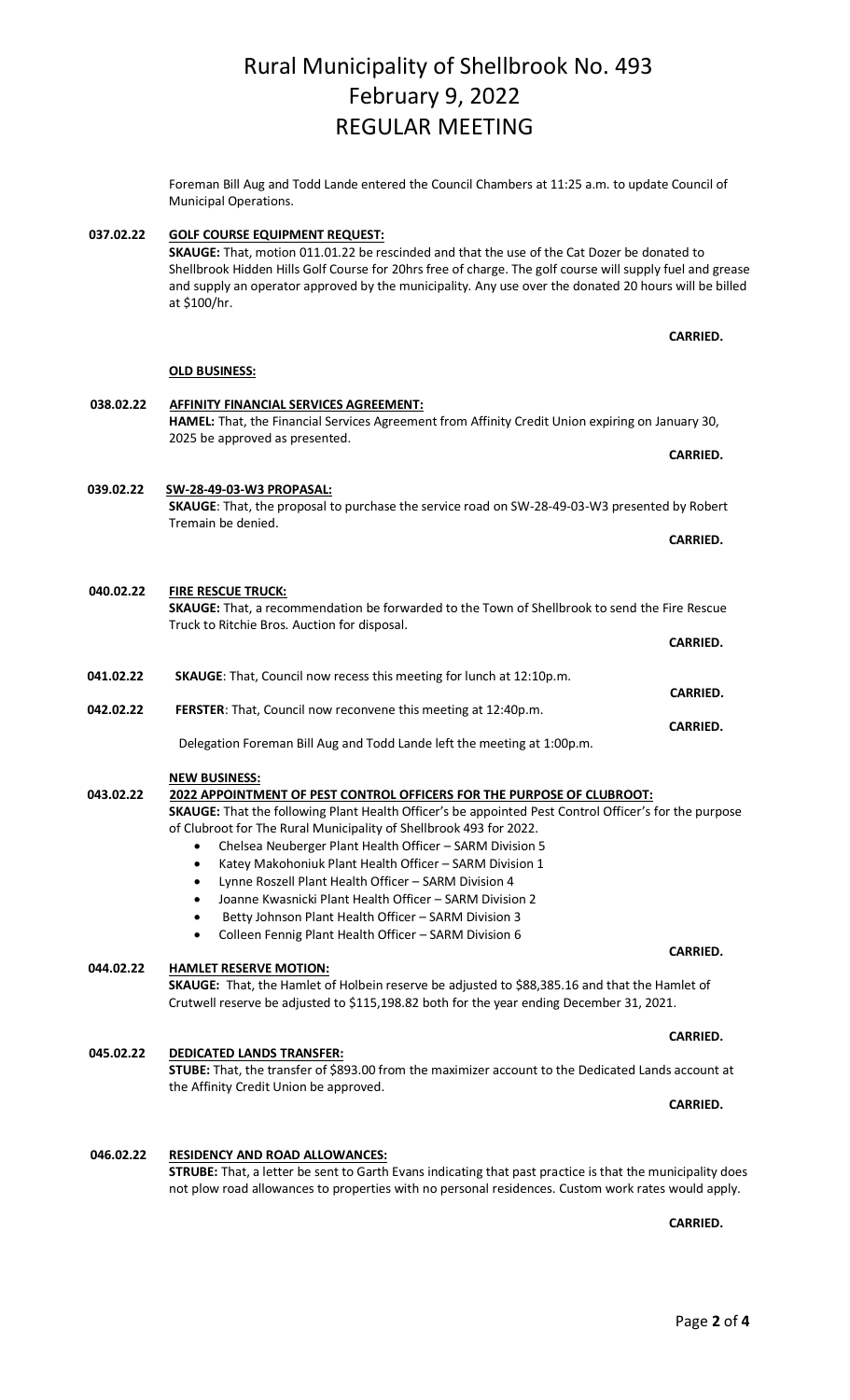# Rural Municipality of Shellbrook No. 493 February 9, 2022 REGULAR MEETING

#### **047.02.22 SHOP JANITOR:**

**SKAUGE:** That, an ad be placed in the Shellbrook Chronicle to fill the Janitor vacancy at maintenance shop.

#### **CARRIED. CARRIED. 048.02.22 SASK LOTTERIES GRANT 2022-2023:**

**HAMEL:** That the allocation of the 2022-2023 Sask Lotteries grant be approved as follows:

| Shellbrook Senior Curling Club          | \$626.91 |
|-----------------------------------------|----------|
| Shellbrook Elementary                   | \$626.93 |
| Shellbrook Parks Board (playground)     | \$500.00 |
| Shellbrook Parks Board (swimming pool)  | \$626.93 |
| Shellbrook Public Library               | \$800.00 |
| <b>Shellbrook Senior Association</b>    | \$626.93 |
| Shellbrook Skating Club                 | \$626.93 |
| Sturgeon Lake Regional Park             | \$626.93 |
| WP Sandin High School Curling Program   | \$626.93 |
| WP Sandin School Skating                | \$626.93 |
| Wild Rose Public School                 | \$626.93 |
| Wild Rose Before & After School Program | \$626.93 |
| Lake Country Wildlife Federation        | \$626.93 |
| Lake Country Target Shooting Club       | \$626.93 |
| Shellbrook Silver Fins                  | \$626.93 |
| <b>Shellbrook Rangers Fastball</b>      | \$626.93 |
| for a total of \$10,077.00.             |          |

#### **PUBLIC HEARING**

**In accordance with** *section 128(1)* **of** *The Municipalities Act* **public notice was given to set the remuneration for members of council and for members of council committees and other bodies established by the council pursuant to section 81.**

Reeve Doug Oleksyn declared the Hearing open on this matter at 3:07p.m.

Council's intention the to set 2022 Council Renumeration and Mileage rates as follows:

1. Per Diem Mileage  $$0.70$  per KM. **2.** Per Diem Council Meetings  $\frac{250.00}{250.00}$  for Regular Meeting and \$30.00 per Hour for Special Meetings and<br>\$30.00 per hour. **3.** Per Diem Committee Meetings No objections or verbal concerns were received. Reeve Doug Oleksyn declared the Hearing closed on this matter at 3:22p.m. **049.02.22 COUNCIL RENUMERATION 2022:** HAMEL: That, Council Renumeration rates for 2022 be effective January 1<sup>st</sup>, 2022. **CARRIED. CARRIED. 050.02.22 HOLBEIN GROUP HOME: SKAUGE:** That, more information in regards to Holbein group home be acquired. **CARRIED. CARRIED. 051.02.22 HOURS OF WORK: STRUBE:** That, information provided in regards to hours of work be received and filed. **CARRIED. 052.02.22 SHOP AIR COMPRESSOR: SKAUGE:** That, the purchase of 7.5HP air compressor from Gregg Distributors LP at a cost of \$7,192.37 plus GST be approved.

**CARRIED. CARRIED.** 

**CARRIED.**